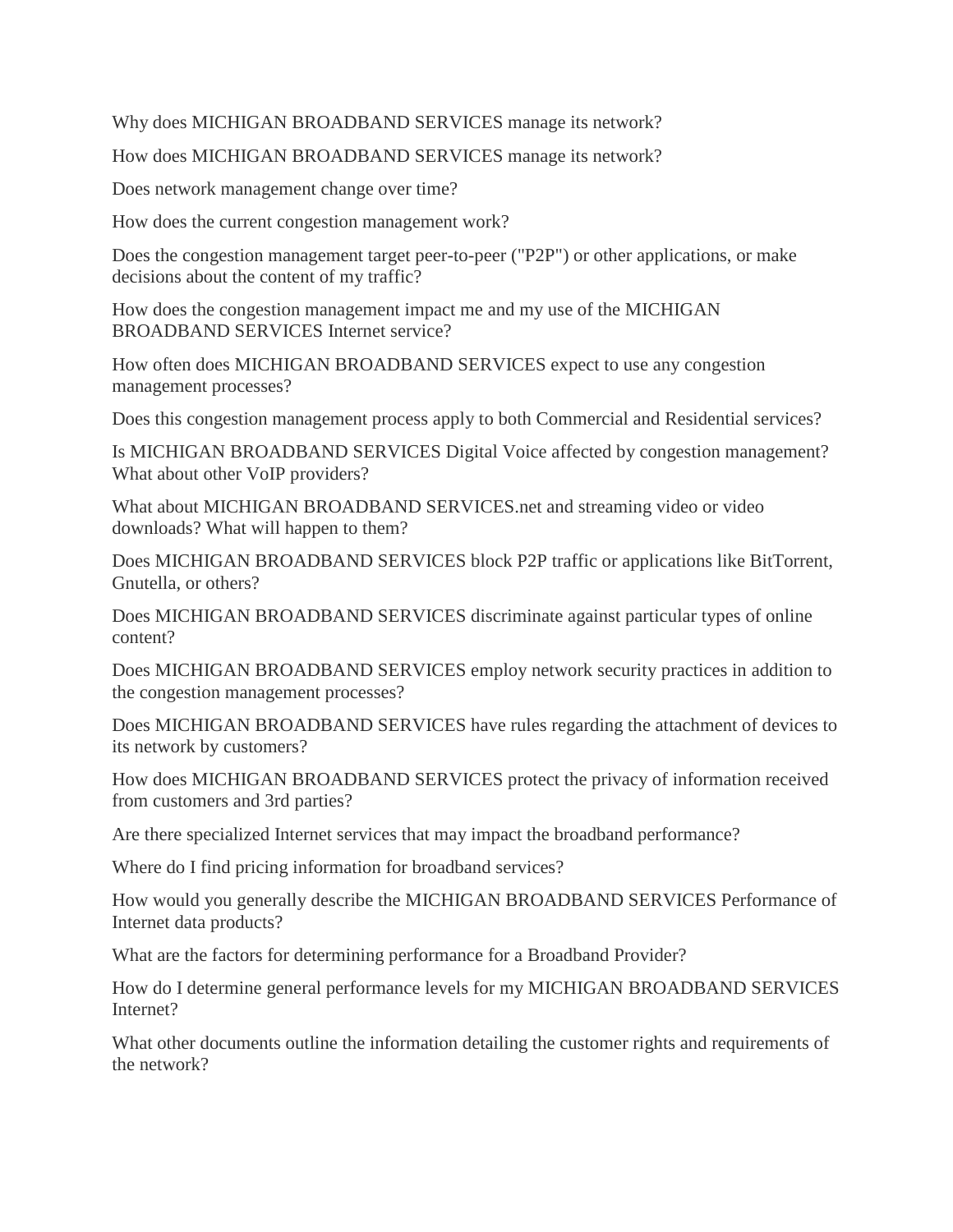How can I contact MICHIGAN BROADBAND SERVICES if I have any questions about network management?

How do I register a complaint?

#### Network Management

Q: Why does MICHIGAN BROADBAND SERVICES manage its network? A: MICHIGAN BROADBAND SERVICES manages its network with one goal: to deliver the best possible broadband Internet experience to all of its customers. High-speed bandwidth and network resources are not unlimited. Managing the network is essential to promote the use and enjoyment of the Internet by all of our customers. All Internet service providers need to manage their networks and MICHIGAN BROADBAND SERVICES is no different. In fact, many of them use the same or similar tools that MICHIGAN BROADBAND SERVICES does. These reasonable network management practices are consistent with industry standards. We also try to use tools and technologies that are minimally intrusive. If we didn't manage our network, our customers would be subject to the negative effects of spam, viruses, security attacks, network congestion, and other risks and degradations of the service. Just as the Internet continues to change and evolve, so too, will our network management practices to address the challenges and threats on the Internet. By engaging in reasonable and responsible network management, MICHIGAN BROADBAND SERVICES can deliver the best possible broadband Internet experience to all of its customers.

Q: How does MICHIGAN BROADBAND SERVICES manage its network?

A: MICHIGAN BROADBAND SERVICES manages its network so that all customers will equally experience the best level of service possible. While our network is engineered to greatly reduce the possibility of congestion, even the fastest fiber optic technologies have their upper limits. Adequate available bandwidth is MICHIGAN BROADBAND SERVICES'S primary method to managing the network. We carefully monitor bandwidth usage throughout the network so that we can prevent congestion before it occurs. If an event occurs in which abnormal bandwidth patterns reach the point of creating network congestion, we utilize predefined tools and processes that ensure all users are impacted equally. This ensures the least possible impact possible.

#### Q: Does network management change over time?

A: Yes. The Internet is highly dynamic. As the Internet and related technologies continue to evolve and advance, MICHIGAN BROADBAND SERVICES'S network management tools will evolve and keep pace so that we can deliver an excellent, reliable, and safe online experience to all of our customers. We will provide updates here and in other appropriate locations if we make important or significant changes to our network management processes.

#### Network Management for Congestion

Q: How does the current congestion management work?

A: The current congestion management techniques are very basic. All internet data traffic is considered "best effort", and is therefore subject to congestion management processes. The actual techniques will use a combination of buffering and "first in first out" tools to accomplish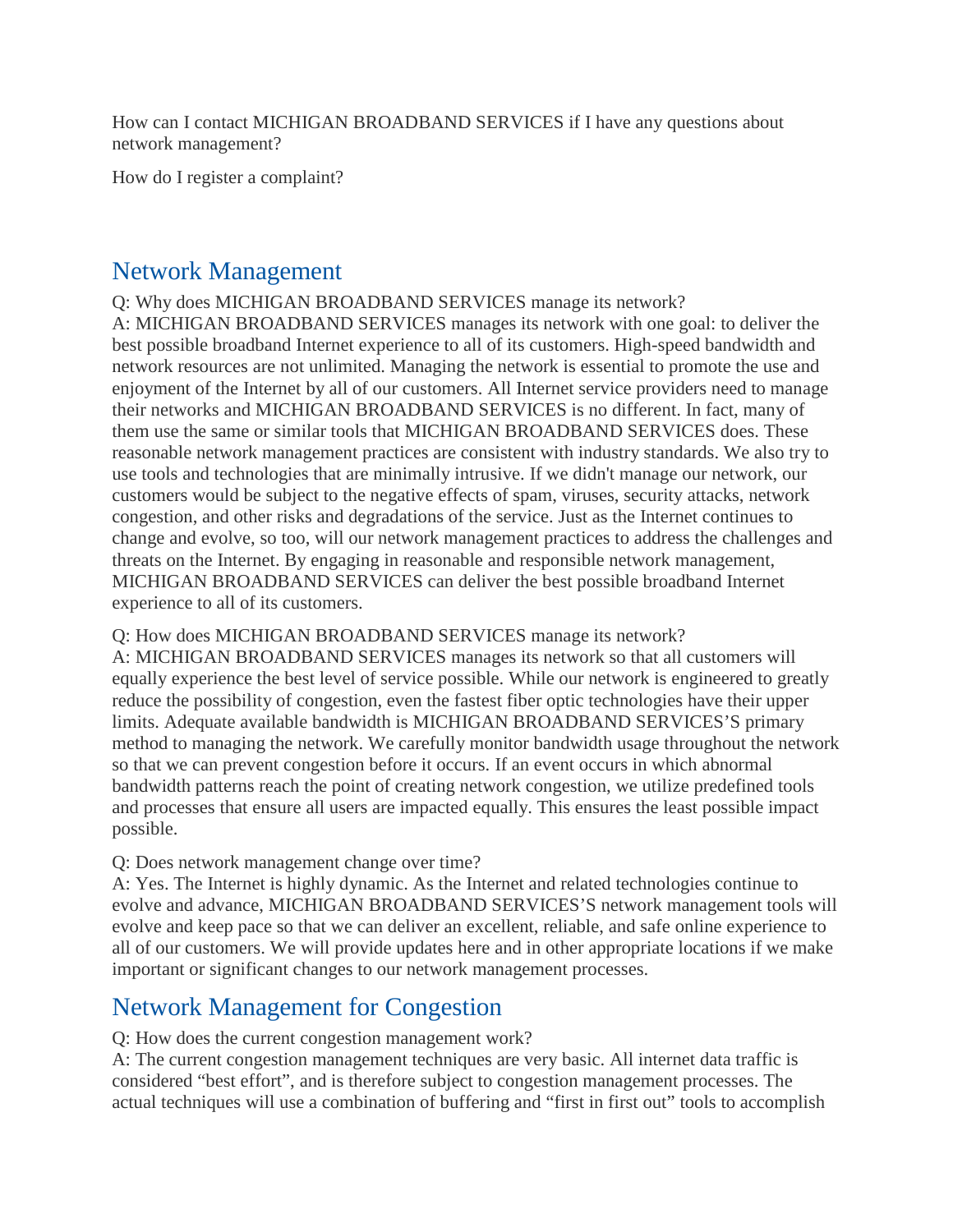the goal of lessening the impact caused by the congestion. Selection of traffic to delay during times of congestion will be completely random and all customer traffic regardless of their bandwidth usage or network application will be equally subject to the same factors of randomization.

Q: Does the congestion management target peer-to-peer ("P2P") or other applications, or make decisions about the content of my traffic?

A: No. The technique is "protocol-agnostic," which means that the system does not manage congestion based on the applications being used by customers. It is also content neutral, so it does not depend on the type of content that is generating traffic congestion. Said another way, customer traffic is congestion-managed not based on the applications or content being used, but based on current network conditions and recent amounts of data transferred by users.

Q: How does the congestion management impact me and my use of the MICHIGAN BROADBAND SERVICES Internet service?

A: Being protocol-agnostic customers will most likely not notice a change in their Internet experience. The goal of congestion management is to enable all users to have access to a fair share of the network at peak times even if congestion should occasionally occur. Congestion management focuses on the consumption activity of the network as a whole whereby everyone is impacted the same. In fact it is rare our High-Speed Internet customers are ever affected because of our bandwidth capabilities.

Q: How often does MICHIGAN BROADBAND SERVICES expect to use any congestion management processes?

A: Based on our experience, network performance congestion is not common. MICHIGAN BROADBAND SERVICES monitors how user traffic is affected during high usage periods and would make the adjustments reasonably necessary to ensure that our Internet customers have a high-quality online experience. MICHIGAN BROADBAND SERVICES also routinely evaluates its overall network performance and periodically enhances its network by adding capacity which continues to alleviate possible network congestion.

Q: Does this congestion management process apply to both Commercial and Residential services?

A: Yes.

Q: Is MICHIGAN BROADBAND SERVICES Digital Voice affected by congestion management? What about other VoIP providers?

A: MICHIGAN BROADBAND SERVICES Digital Voice is a separate facilities-based IP phone service that is not affected by these processes. This phone service also does not affect the last mile capacity for, or the performance of, the MICHIGAN BROADBAND SERVICES Internet service. MICHIGAN BROADBAND SERVICES customers who use VoIP providers that rely on delivering calls over the public Internet who are also using a disproportionate amount of bandwidth during a period when congestion management processes go into effect may experience a degradation of their call quality at times of network congestion. It is important to note, however, that VoIP calling in and of itself does not use a significant amount of bandwidth. Furthermore, our experience does not indicate any significant change in the quality of VoIP calls, even for managed customer traffic during periods of congestion.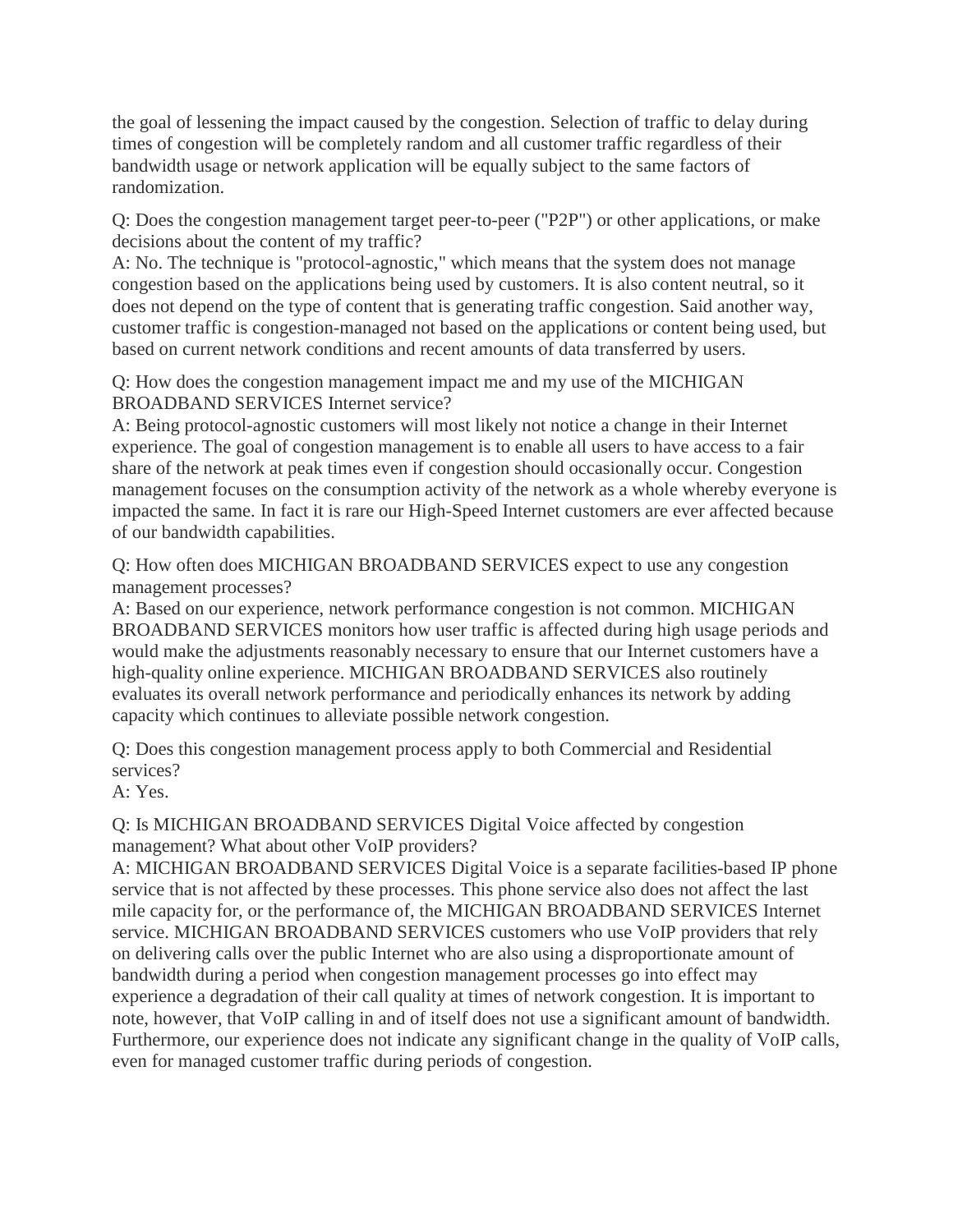Q: What about MICHIGAN BROADBAND SERVICES.net and streaming video or video downloads? What will happen to them?

A: Our system has no ability to determine the applications or protocols being used or the content, source or destination. All customers are impacted equally.

Q: Does MICHIGAN BROADBAND SERVICES block P2P traffic or applications like BitTorrent, Gnutella, or others?

A: No. MICHIGAN BROADBAND SERVICES does not block P2P traffic or applications like BitTorrent, Gnutella, or others as part of network congestion management.

Q: Does MICHIGAN BROADBAND SERVICES discriminate against particular types of online content?

A: No. MICHIGAN BROADBAND SERVICES provides its customers with full access to all the lawful content, services, and applications that the Internet has to offer. However, we are committed to protecting customers from spam, phishing, and other unwanted or harmful online content and activities. MICHIGAN BROADBAND SERVICES uses industry standard tools and generally accepted best practices and policies to help it meet this customer commitment. In cases where these tools and policies identify certain online content as harmful and unwanted, such as spam or phishing Web sites, this content is usually prevented from reaching customers. In other cases, these tools and policies may permit customers to identify certain content that is not clearly harmful or unwanted, such as bulk email or Web sites with questionable security ratings, and enable those customers to inspect the content further if they want to do so.

# Network Security Practices

Q: Does MICHIGAN BROADBAND SERVICES employ network security practices in addition to the congestion management processes?

A: Yes. As described above, MICHIGAN BROADBAND SERVICES employs a number of practices to help prevent unwanted communications such as spam as well as protect the security of our customers and network. MICHIGAN BROADBAND SERVICES limits the number of login, SMTP, DNS, and DHCP transactions per second (at levels far above 'normal' rates) that customers can send to MICHIGAN BROADBAND SERVICES'S servers in order to protect them against Denial of Service (DoS) attacks. We do not disclose the exact rate limits in order to maintain the effectiveness of these measures, which ensure that these critical services are available for all of our customers. In order to further protect our customers, MICHIGAN BROADBAND SERVICES blocks a limited number of ports that are commonly used to send spam, launch malicious attacks, or steal a customer's information, for example. In addition, MICHIGAN BROADBAND SERVICES conducts several security initiatives, and offers security tools for our customers. For more information, visit [Kaspersky Internet Security.](http://support.surewest.com/surewest/ccil/selfservice/docdisplay.jsp?DocId=62003&SecMode=1&SearchTerms=surwest+internet+security)

# Network Management of Device Attachment

Q: Does MICHIGAN BROADBAND SERVICES have rules regarding the attachment of devices to its network by customers?

A: In order for a modem device to be approved for use on MICHIGAN BROADBAND SERVICES'S network, it must pass certain certification requirements applicable to the network technology utilized in delivering the broadband service to the customer. The devices approved for use on the Michigan operations outside plant (copper based) are: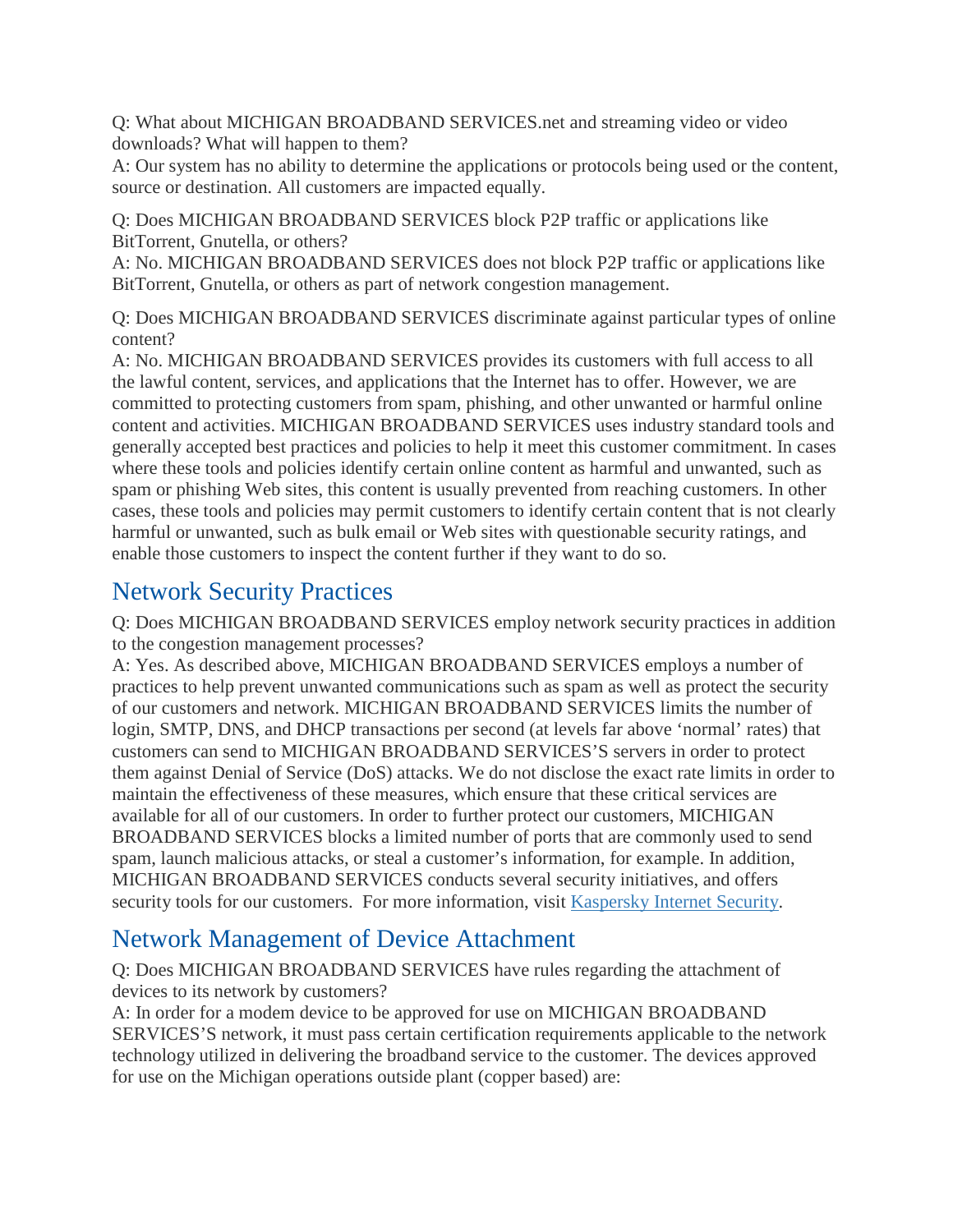- ADSL or ADSL2+ modems that are deployed for Internet services and comply with ITU-G.992.1 or ITU-G.992.1.
- Comtrend-5361 Currently deployed for Voice, Video, and Internet services for single line ADSL (ITU-G.992.5, Annex A).
- Comtrend-5631 Currently deployed for Voice, Video, and Internet service for bonded ADSL2+ (ITU-G.998.1 ATM Bonding, Annex A and Annex M).

## Network Privacy Protection

Q: How does MICHIGAN BROADBAND SERVICES protect the privacy of information received from customers and 3rd parties?

A: Occasionally traffic may be inspected for trouble shooting purposes. This information may be stored for short periods during the trouble analysis and then discarded. The only information provided to third parties would be information given to law enforcement after the proper subpoenas and other documents are provided. For more information, view our Privacy Policy.

# Network Management for Specialized Services

Q: Are there specialized Internet services that may impact the broadband performance?  $A: No.$ 

## Residential and Commercial Terms and Services

- Q: Where do I find pricing information for broadband services?
- A: Please find commercial terms, packages and other information at [http://www.michbbs.com](http://www.michbbs.com/)

# General Service and Performance Characteristics

Q: How would you generally describe the MICHIGAN BROADBAND SERVICES Performance of Internet data products?

A: The MICHIGAN BROADBAND SERVICES Internet data portfolio includes a wide range of products including a number asymmetric and symmetrical speed profiles.

Q: What are the factors for determining performance for a Broadband Provider? A: MICHIGAN BROADBAND SERVICES provisions its network to ensure that its customers can enjoy the speeds to which they subscribe. However, MICHIGAN BROADBAND SERVICES does not guarantee that a customer will actually achieve those speeds at all times. Without purchasing an expensive, dedicated Internet connection, no Internet Service Provider ("ISP") can guarantee a particular speed at all times to a customer. MICHIGAN BROADBAND SERVICES advertises its speeds as "up to" a specific level based on the tier of service to which a customer subscribes.

The "actual" speed that a customer will experience while using the Internet depends upon a variety of conditions, many of which are beyond the control of an ISP such as MICHIGAN BROADBAND SERVICES. These conditions include:

1. Performance of a customer's computer, including its age, processing capability, its operating system, the number of applications running simultaneously, and the presence of any adware and viruses.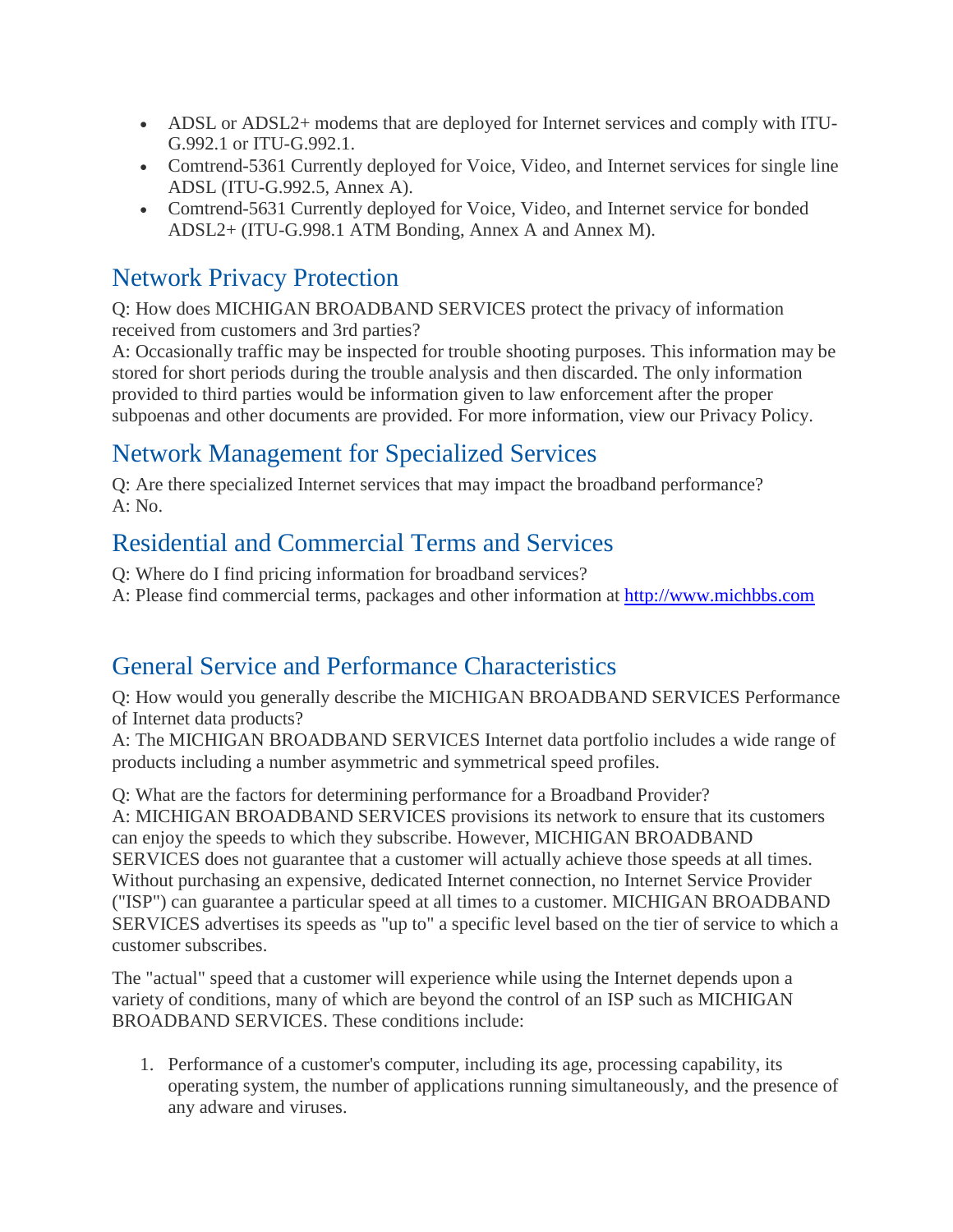- 2. Type of connection between a customer's computer and modem. For example, wireless connections may be slower than direct connections into a router or modem. Wireless connections also may be subject to greater fluctuations, interference and congestion. MICHIGAN BROADBAND SERVICES does not recommend wireless modem connections for use with its higher speed tiers as many wireless connections do not perform at the speeds delivered by these tiers.
- 3. The distance packets travel (round trip time of packets) between a customer's computer and its final destination on the Internet, including the number and quality of the networks of various operators in the transmission path. The Internet is a "network of networks." A customer's connection may traverse the networks of multiple providers before reaching its destination, and the limitations of those networks will most likely affect the overall speed of that Internet connection.
- 4. Congestion or high usage levels at the website or destination. If a large number of visitors are accessing a site or particular destination at the same time, your connection will be affected if the site or destination does not have sufficient capacity to serve all of the visitors efficiently.
- 5. Gating of speeds or access by the website or destination. In order to control traffic or performance, many websites limit the speeds at which a visitor can download from their site. Those limitations will carry through to a customer's connection
- 6. The performance of the cable modem you have installed. Modem performance may degrade over time, and certain modems are not capable of handling higher speeds.
- 7. Latency is another measurement of Internet performance. Latency is the time delay in transmitting or receiving packets on a network. Latency is primarily a function of the distance between two points of transmission, but also can be affected by the quality of the network or networks used in transmission. Latency is typically measured in milliseconds, and generally has no significant impact on typical everyday Internet usage. As latency varies based on any number of factors, most importantly the distance between a customer's computer and the ultimate Internet destination (as well as the number and variety of networks your packets cross), it is not possible to provide customers with a single figure that will define latency as part of a user experience.

Q: How do I determine general performance levels for my MICHIGAN BROADBAND SERVICES Internet?

A: MICHIGAN BROADBAND SERVICES offers its customers to the ability to test the speeds that they are receiving on MICHIGAN BROADBAND SERVICES'S network - from the customer's computer to a test site on MICHIGAN BROADBAND SERVICES'S network http://speedtest.myMichigan Broadband Services.net/ . These tests are heavily dependent on a customer's home network configuration, modem, and computers, and therefore do not reflect the performance of the MICHIGAN BROADBAND SERVICES network only.

There are other speed tests that measure Internet performance. We have provided links to a few of these sites below for your reference. Please note, however, that all speed tests have biases and flaws. Each of these tests measures limited aspects of an ISP's speed and therefore must be seen as a guide rather than definitive measurements of performance.